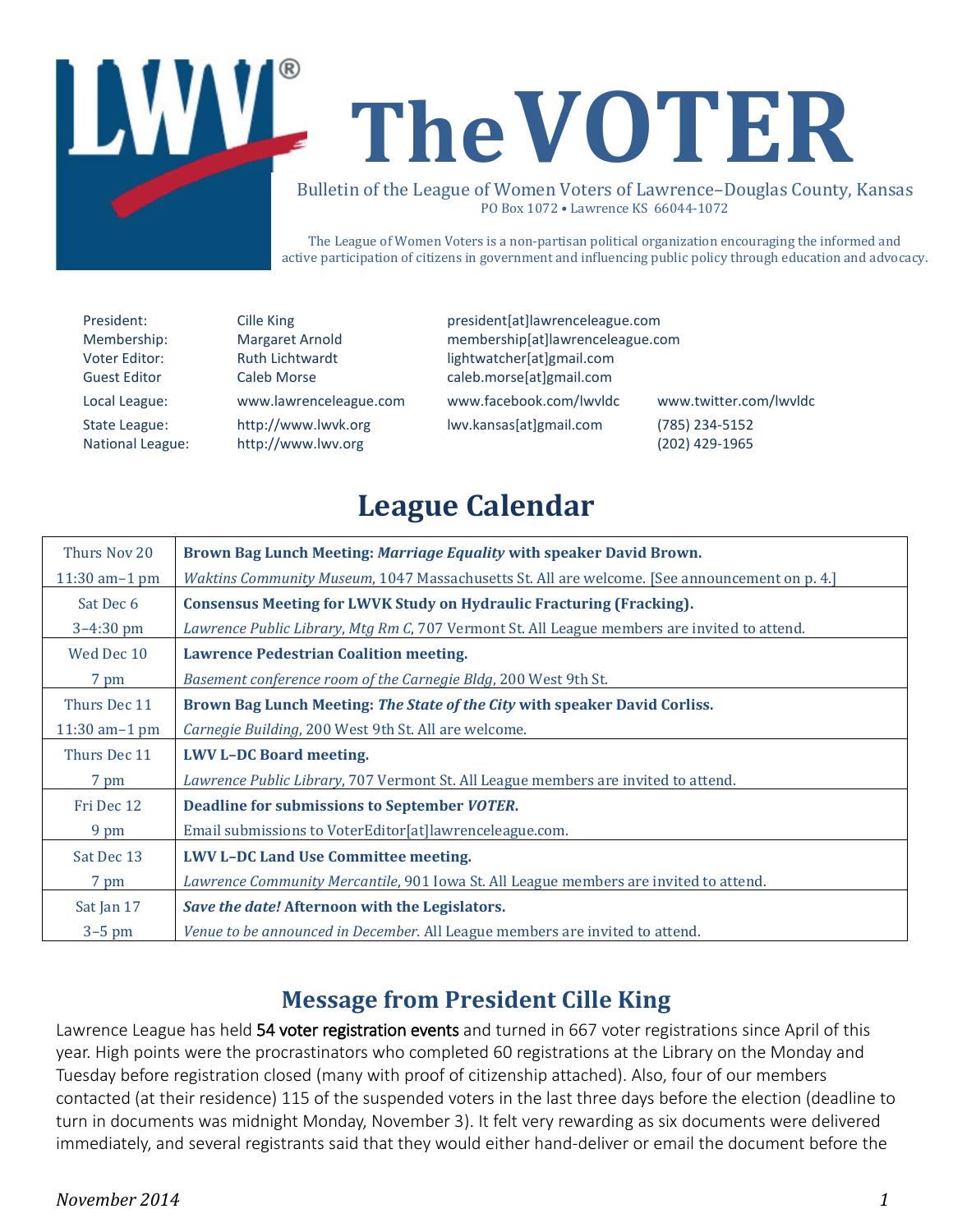deadline. I'll examine the online data after the Kansas canvass in a couple of weeks, and provide the numbers contacted who completed their registration in the next Voter. We felt the "in-person" contact was much more effective than calling people.

We change emphasis from registrations (always an issue) to the upcoming legislative session. Several topics have been identified that could be addressed this coming session for which LWVUS, LWVK, and/or LWV L– DC have positions. This is a call for individuals or groups to educate themselves, other members, community, and possibly to provide information for legislative committee testimony. Email [cilleking\[at\]gmail.com](mailto:cilleking@gmail.com) if you would like to research any of the topics listed below. Small groups interested in the same issue can meet at their convenience and do as little or as much as they want.

1.Water in Kansas. This issue involves examination of the Kansas Water Plan, including the funding and the uses planned, problems with reservoir silting, the impact of new large users, such as the new coalfired plant and industrial animal production, and the depletion of the Ogallala Aquifer.

2. Impact of Privatization. The current administration includes a goal of selling, then leasing state office buildings, privatization of Medicaid and possible state privatization of Medicare, and privatization of K-12 education. Another issue is Kansas subsidies to private, for-profit companies such as AMC and the Wichita airport.

3. Education. Topics that could be examined include past, present and future funding, the impact of cuts to funding, consolidation issues, privatizations, and enterprise districts.

4. Judicial Selection. Coming up may be a constitutional amendment to change selection process for Supreme Court Justices. Topics might include a history of how we developed our current merit selection process and a study of other states' methods of judicial selection and their results.



League members Marjorie Cole (L) and Marlaine Stoor (R) get ready to assist some of the voters League helped register in front of On the Rocks Liquor earlier this fall.

5. Health in Kansas. Kansas problems include difficulties with Medicaid funding (low income limits, current guidelines and a waiting list), Social Security disability status, and women's health issues.

6. Mental Health in Kansas. This could be an examination of available community service, community problems, and funding.

7. Death Penalty. The LWVUS opposes the death penalty that might be up for debate again this year. Issues include cost, whether it serves as a deterrent, and fairness.

8. Voting Laws. This examination might include learning about voting laws in other states, voter suppression caused by registration laws and voting process, the status of lawsuits, inconsistencies in Kansas counties.

**9. Poverty in Kansas.** Issues include the impact of funds reduction to help Kansans in poverty, increase in number of people in poverty in Kansas, government supports for low wages employers, food stamps, vouchers and homelessness.

We ask for your help in obtaining information in order to be well informed on these issues, to understand the possibilities and know the problems. These issues impact all of us.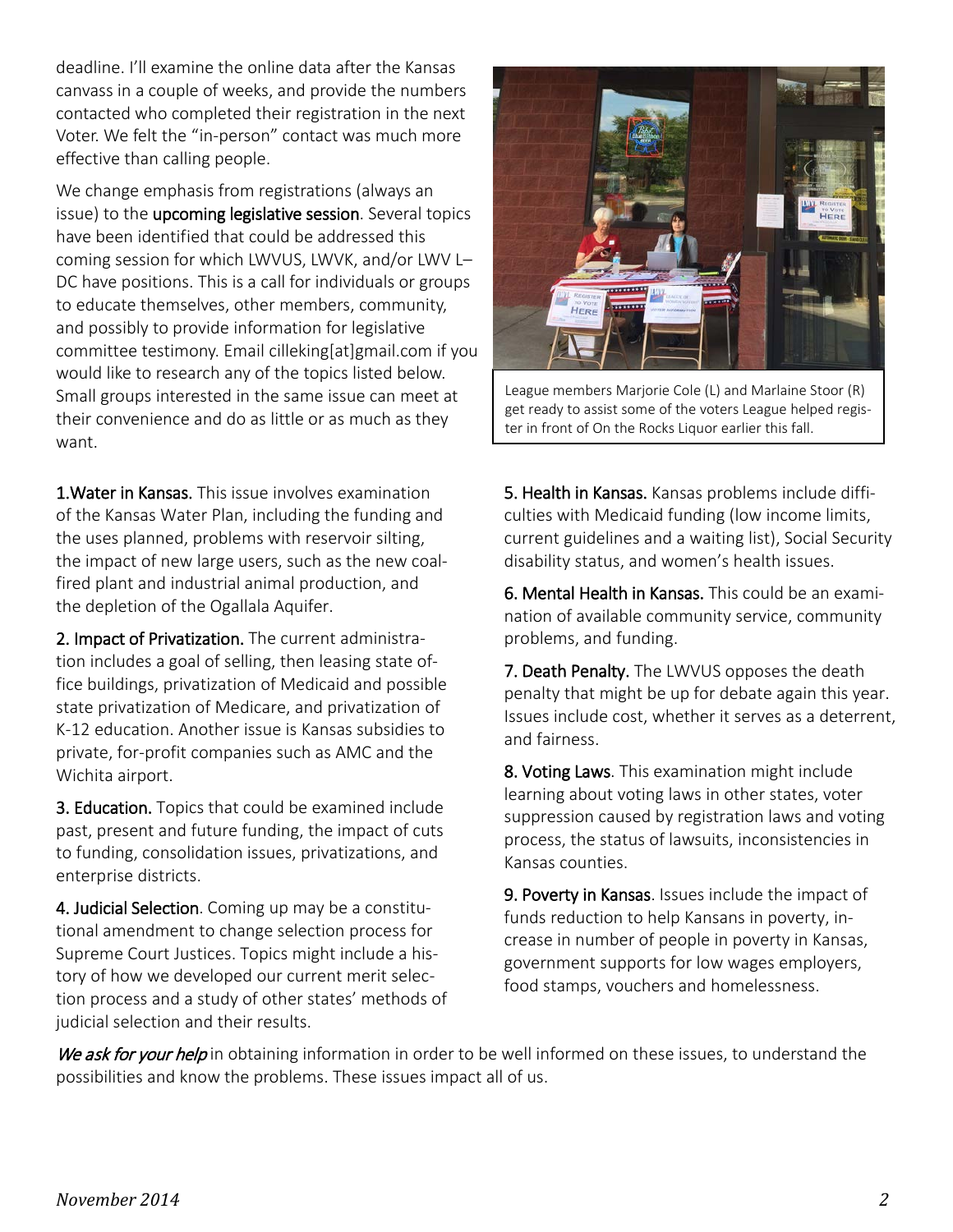### **In Memoriam**

Marjorie (Marnie) Argersinger died on October 17 after a long career spent making Lawrence a better place. She and her husband William moved here in 1946. By the 1950s her name starts appearing in records of League activities. In addition to her service to the Lawrence League, she participated in desegregation activities, served on numerous boards including the library, the Watkins Community Museum, and the Lawrence Housing Authority. She was a cofounder of the Lawrence Community Nursery School. From 1975 to 1979 she served on the City Commission, becoming the second woman mayor of Lawrence in 1977.



Marnie's name appears in League records as a panelist on Natural Resources in the 1950s. She also (with Mabel Stucky) helped host two German women visiting KU during this period. In the early 1960s she served as League President at a time of increased interest and growth for the organization. She asked that people wishing to give memorials donate to service groups of their choice.



Marianne Beach, well known for her support of the arts and of individuals with special needs, died November 1. She was recognized by a number of organizations, winning Fort Hays University's Distinguished Service Award, Kansas State University's Alumni Medallion Award, and Kansas University's Distinguished Service Citation. She was a member of the LWV L–DC for many years.

Sarah (Sally) Casad, a fifty-year-plus League member, died November 5. She will be remembered for her efforts to bring public transportation to Lawrence and her work towards health care reform in Kansas. She wrote many well-reasoned and informative letters to the editor. In addition to the League, she

contributed to other community groups including Friends of the Library (which she helped found), Lawrence Symphony Orchestra, LINK and Bread for the World. A service will be held November 29, at 2 pm at the First Presbyterian Church of Lawrence.



## **Voter Education Coalition Report**

#### October 16, Lawrence Chamber of Commerce meeting room, 646 Vermont St.

The VEC met on October 16 to review the police facility sales tax forum (held on October 14) and to plan for this winter's Local Option Budget ballot question. Police facility sales tax forum. Lindsey Slater will share the forum link from WOW when available. The Library PA system went out early – wireless mics can present problems. There were false statements made during the forum, which were difficult to deal with, as fact checking was not feasible. For future events, schedulers should reserve 2 hours before the event to ensure proper set up. It was agreed that the panel portion of any forum can be reduced to 60 minutes. The panel got off topic at times. We need to reinforce the VEC policy that candidates should not bring up a topic at the end of a forum that cannot be addressed by the opponent. Local Option Budget (LOB) ballot question. Kris Adair (VEC and USD 497 board member) will be an advocate for the ballot question, so she will be the "coordinating liaison" from the pro LOB side. The ballots will be mailed to 56,000 voters in the USD 497 district five weeks ahead of the January 27 deadline for returning the ballot. This ballot will be to retain the current LOB rate. The VEC will meet in a few weeks to determine if special events are needed. Spring election activity – City Commission and School Board. The filing deadline is January 27. Advance voting for the primary begins February 11. The primary election is March 3. Advance voting for the general election begins March 18. The general election is April 7. The next meeting of the VEC will be mid-November or early December. *—Cille King*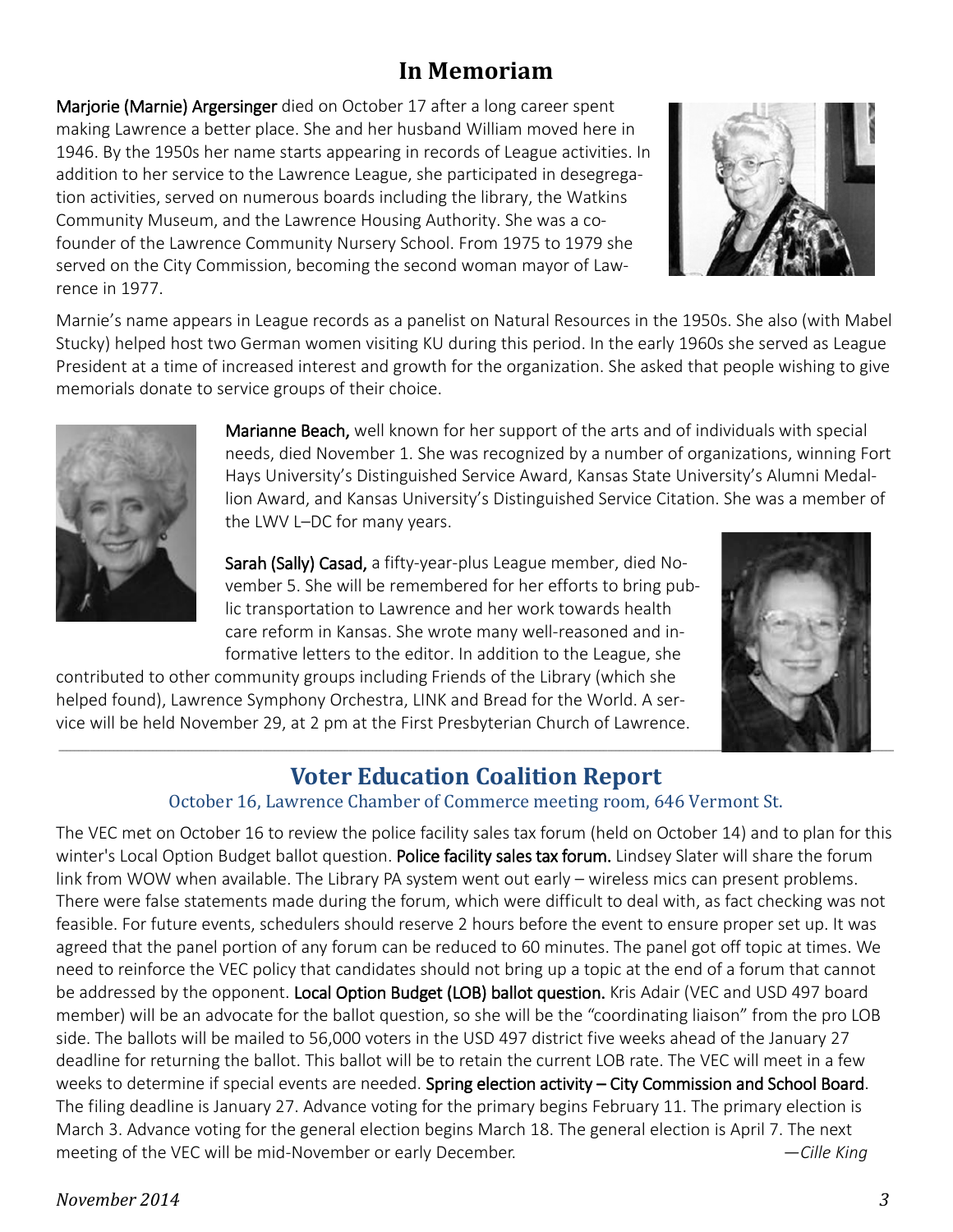### *Don't forget!* **Brown Bag Lunch Meeting—Marriage Equality**

*This Thursday*, November 20, 11:30 am–1 pm, Waktins Community Museum of History, Ground Floor Meeting Room, 1047 Massachusetts St

Marriage Equality: What recent Supreme Court decisions mean for Douglas County. Local attorney David Brown, who specializes in family and non-traditional family law, will discuss the effect of the Supreme Court's recent decisions related to same-sex marriage. He is participating in on-going legal action on the topic, and currently has the only lawsuit in the country pending in state court which argues for same sex marriage equality based on taxation. Brown was voted "Best of Lawrence" in 2013 and frequently shares information with local groups.

The topic has received attention from the National League, occasioning a resolution in 2010: *The League of Women Voters of the United States supports equal rights for all under state and federal law. The League supports legislation to equalize the legal rights, obligations, and benefits available to same-gender couples with those available to heterosexual couples. LWVUS supports legislation to permit same-gender couples to marry under civil law. The League believes that the civil status of marriage is already clearly distinguished from the religious institution of marriage and that religious rights will be preserved.*

We will meet at 11:30 a.m. for refreshments and informal discussion with the formal presentation beginning at noon. All are welcome, so please bring your friends and neighbors!

*We thank Laird Noller Automotive for underwriting this event!*

## **Induced Seismicity**

Last week a 4.6-magnitude earthquake in Conway Springs, near Wichita, brought back attention to the seismicity part of the fracking discussion. Since the beginning of the year there have been 94 events in the south central section of the state. These small earthquakes appear to coincide with more oil and gas drilling activity in the area. While the USGS has concluded that there is not a relationship between fracturing and earthquakes, there are data to suggest that earthquakes can be triggered by fluid injection. Fluid injection near a fault under a certain set of conditions can cause a fault to move resulting in an earthquake.

Significant amounts of salt water are produced along with oil and natural gas in Kansas. This salt water and contaminated backflow are not processed as wastewater but are generally injected into wells for disposal. These wells are called Class II Injection wells and they are not supposed to compromise drinking water supplies. There are more than 16,000 such wells and this number is growing. Also of concern is the volume of fluids that are injected. In October the governor established a 3-member task force to address public safety based on seismic activity. The task force met five times and held a public meeting in Wichita. The task force developed a draft plan which cites national studies. More information can be found at [http://lwvk.org/studies/fracking.html.](http://lwvk.org/studies/fracking.html)

On Saturday, December 6, League members are invited to participate in a consensus meeting at the Public Library (see Calendar for details). Please plan to join us and discuss the results of the state League's two year study. *—Marlene Merrill*

### **Welcome New Member!**

Please welcome Jean Patterson, who joined the League after hearing President Cille King speak at the Welcome Club. We have sent her information and look forward to learning more about her interests.

—*Margaret Arnold*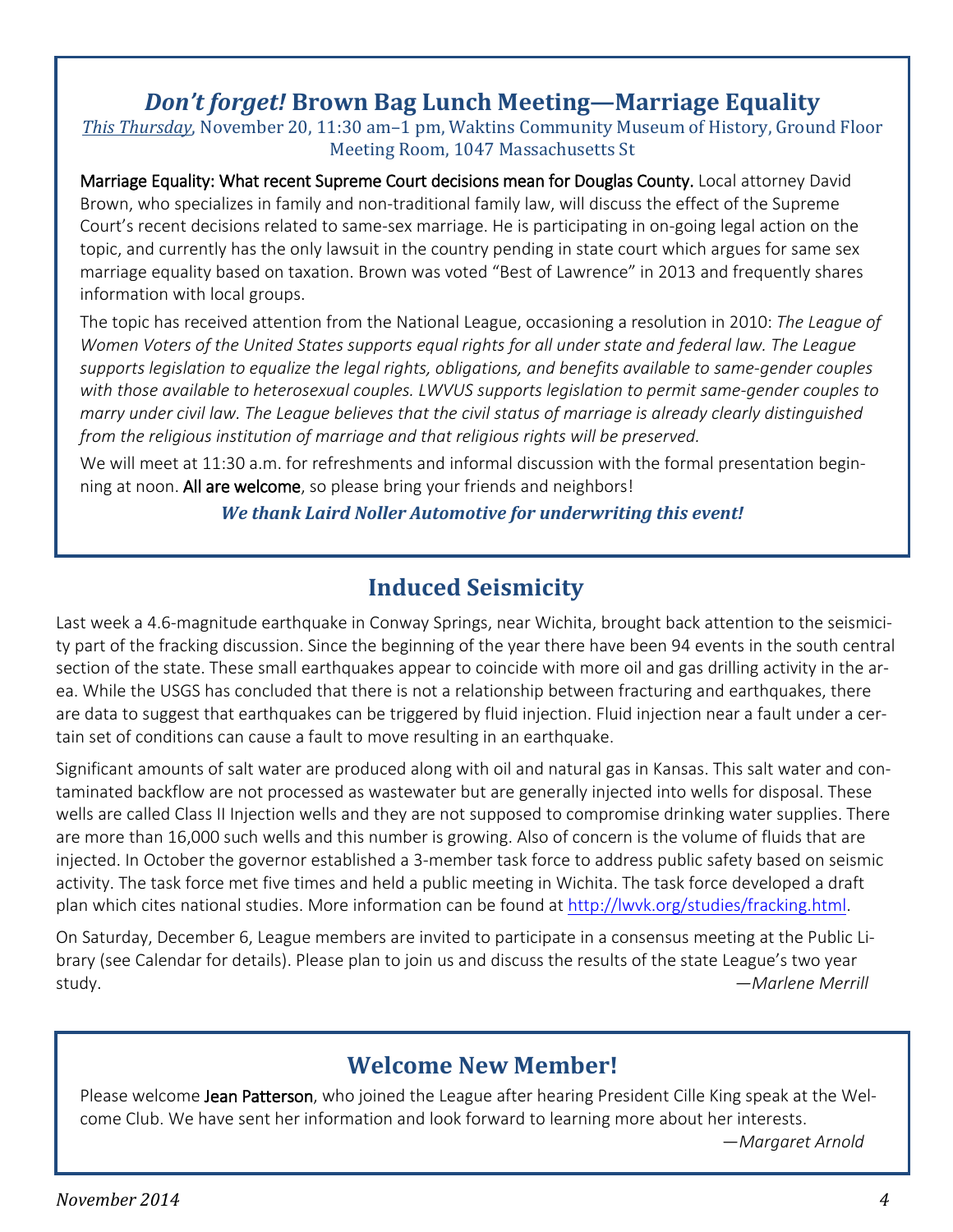## **Open Meetings Update**

The September 2013 report on Government in Secrecy in Douglas County, Kansas (available on the Publications page of the LWV L–DC web site) showed that the Board of Trustees of Lawrence Memorial Hospital, the Board of Directors of the Health Department, the County Commission and the City Commission held at least 176 closed sessions (closed portions of open meetings) in the 4½ year period between January 2009 and August 2013. In at least 120 instances, with the full support of their attorneys, no meaningful information was disclosed to the public about the subjects or issues discussed in those closed sessions. By doing this, those groups conducted a substantial portion of their business in complete secrecy, acting in opposition to the clearly-stated purpose of the Kansas Open Meetings Act, which is that "the conduct of governmental affairs and the transaction of governmental business be open to the public." Their actions were inconsistent with the respect most citizens want shown for open government. In addition, the Health Board, the Douglas County Commission and the Lawrence City Commission successfully hid their discussions of a \$750,000 lawsuit and other matters.

Since that report was issued, the practice of closing meetings without providing any information about the subjects or issues to be discussed has continued. Inspection of the minutes of other governmental bodies in the State of Kansas shows that the practice of closing meetings without providing any information to the public about the matters to be discussed is common across the state. A preliminary survey has failed to locate any county or city commission that does not occasionally conduct business in complete secrecy.

The source of the practice of doing government business in secrecy is an interpretation of a section of the Open Meetings Act (specifically K.S.A. 75-4319(a)) that states,

*Upon formal motion made, seconded and carried, all bodies and agencies subject to the open meetings act may recess, but not adjourn, open meetings for closed or executive meetings. Any motion to recess for a closed or executive meeting shall include a statement of (1) the justification for closing the meeting, (2) the subjects to be discussed during the closed or executive meeting and (3) the time and place at which the open meeting shall resume.*

Neither "justification" nor "subjects" is defined in the Act. Since the Open Meetings Act states that "the conduct of governmental affairs and the transaction of governmental business [shall] be open to the public," we can reasonably expect that motions to close meetings include meaningful disclosures of the subjects (topics) that the group plans to discuss in the closed meeting. For example, a motion stating that the group is going to discuss "an incident in which a City employee may have misused a City credit card" would be suitably informative. However, motions stating that the group is going to discuss "stuff" or "privileged matters" or "personnel matters" would be not be informative.

The commonly cited legal justification for doing business in secrecy in Kansas is a [1](#page-4-0)987 Salina case<sup>1</sup> in which Judge Carl Anderson, Jr. decided, without considering the purpose of the Open Meetings Act or the alternative interpretations of the word "subject," that mentioning any subject listed in a later section of the Act (K.S.A. 75- 4319(b)) would be adequate. In adopting Judge Anderson's interpretation, the Appeals Court gave no additional thought to the issues, stating "Little need be said about this issue."<sup>[2](#page-4-1)</sup> It was sloppy work on the part of both Judge Anderson and the Appeals Court. Taking advantage of these decisions, we commonly see governmental groups closing meetings to "discuss privileged matters … with our attorney" or "personnel matters," thereby providing no useful information about the topics or issues being discussed. Thus, governmental business is conducted at any time the group desires in complete secrecy.

A legal challenge to this interpretation of the Open Meetings Act, arguing that motions closing meetings need to disclose the subjects to be discussed in meaningful ways, might be successful. However, with both "justification" and "subjects" undefined, the Act should be amended to make clear the need for groups closing meetings to disclose the subjects to be discussed in meaningful ways. The people of Kansas expect governmental business to be as open to the public as reasonably possible and deserve no less. I plan to see that the Open

<span id="page-4-1"></span><span id="page-4-0"></span> $\frac{1}{1}$  State of Kansas vs. Board of Education of Unified School District No. 305, et al. Saline County District Court, Case No. 87 C-169 <sup>2</sup> 13 Kan. App. 2d 117, 121 (1988)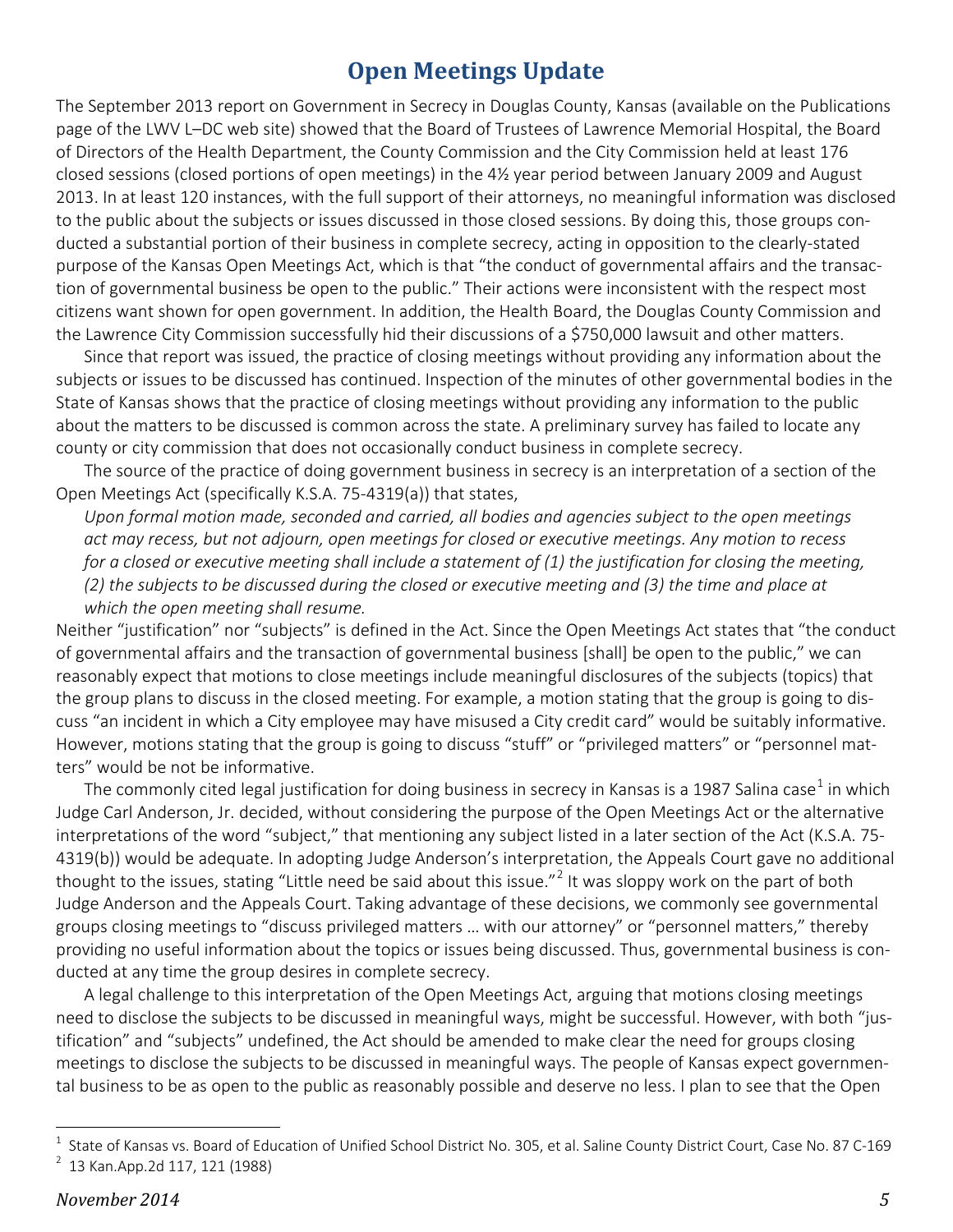Meetings Act is amended so as to eliminate the widespread conduct of governmental business in secrecy that we now see and to restore open government to Kansas as the Open Meetings Act intended. You can help by letting your state senators and representatives know that you want the Open Meetings Act amended in such a way that governmental business can no longer be conducted in complete secrecy, as it is done now. *—Alan Cowles*

#### **Land Use Committee Report**

**\_\_\_\_\_\_\_\_\_\_\_\_\_\_\_\_\_\_\_\_\_\_\_\_\_\_\_\_\_\_\_\_\_\_\_\_\_\_\_\_\_\_\_\_\_\_\_\_\_\_\_\_\_\_\_\_\_\_\_\_\_\_\_\_\_\_\_\_\_\_\_\_\_\_\_\_\_\_\_\_\_\_\_\_\_\_\_\_\_\_\_\_\_\_\_\_\_\_\_\_\_\_\_\_\_\_\_\_\_\_\_\_\_\_\_\_\_\_\_\_\_\_\_\_\_\_\_\_\_\_\_\_\_\_\_\_\_\_\_\_\_\_\_\_\_\_\_\_\_\_\_\_\_\_\_\_\_\_\_\_\_\_\_\_\_\_\_\_\_\_\_\_\_\_\_\_\_\_\_\_\_\_\_\_\_\_\_\_\_\_\_\_\_\_\_\_\_\_\_\_\_\_\_\_\_\_\_\_\_\_\_\_\_**

October 18, 7 pm, Lawrence Community Mercantile, 901 Iowa St.

At the October meeting of the Land Use Committee (LUC), we discussed all of the agenda items on the October Planning Commission (PC) Agenda, and decided to write one letter. Cille King represented the League at the PC meeting.

Our letter was on Item No. 1: RSO (single-dwelling residential office) district to RM24 (multi-dwelling residential) district, 1.09 Acres. The location is on the north side of 4th St, one-half block west of Michigan St. This lot is surrounded by RM24 zoning. Because of this, originally we thought that this would be a logical rezoning. However, after further research into the land uses in the area and its history, we came to the conclusion that the entire area from McDonald Drive to Michigan has been improperly zoned RM24 for many years based on its actual land uses. An area from McDonald Dr north of 4th St to the Holidome extending east to Michigan St has mostly been built on small lots and developed as single family with some duplex and fourplex housing. Our current zoning ordinance would allow an appropriate residential zoning more suited to this type of existing use.

After research with the aid of the planning staff, we learned that the area had originally been rezoned to this high density multiple family dating from our Zoning Ordinance 3500 adopted in 1965, and was *later* developed with single family and duplex homes, but had never been down-zoned from the high density district. We came to the conclusion that the entire area needed to be rezoned to a more appropriate zoning and that the rezoning of the 1.09 acre lot to the requested RM24 would be inappropriate for the area. This is what we stated in our letter. OUTCOME: the PC deferred the rezoning request so that the applicant could submit a Planned Development Overlay District request for this 1.09 acres and thereby would be required to submit a site plan for the PC to review for its appropriateness for the area.

The only other item on the PC Agenda that was a public hearing on land use was Item No. 2: RSO to CN2, 0.8 acres, 4101 W 6th St (MKM). This was a request of an area currently being used for office and residential use to be rezoned to Neighborhood Commercial. It is located in the middle of the block on the south side of 6th St surrounded by residential uses and non-commercial use. The staff recommended denial because it is contrary to the Comprehensive Plan and the Plan recommendation for locating commercial uses in nodal locations at intersections. Rezoning to commercial here would lead to strip zoning along this corridor. OUTCOME: the PC denied the rezoning request.

Item No. 3 was the presentation to the Planning Commission of the Douglas County Natural Resource Inventory. It was a pamphlet published at Kansas State University outlining available GIS-based resource data for locating environmental features for planning purposes. Some of the available information is for stream corridors and floodplains, wetlands, wildlife areas and similar features. The purpose is to "better inform planning and development strategies to protect local natural resources" for sustainable urban development. As explained in the October PC Draft Minutes, "Mr. Tom Huntzinger, Upper Wakarusa Watershed Restoration, said the goal was to protect the public water supply and to talk to land owners and encourage them to participate in conservation practices. Ms. Heidi Mehl provided a Powerpoint presentation and provided Planning Commissioners with a brochure (the brochure was added to the packet)." This is something that we should look into because it appears to be an accurate and very detailed resource available for land use planning.

*—Betty Lichtwardt*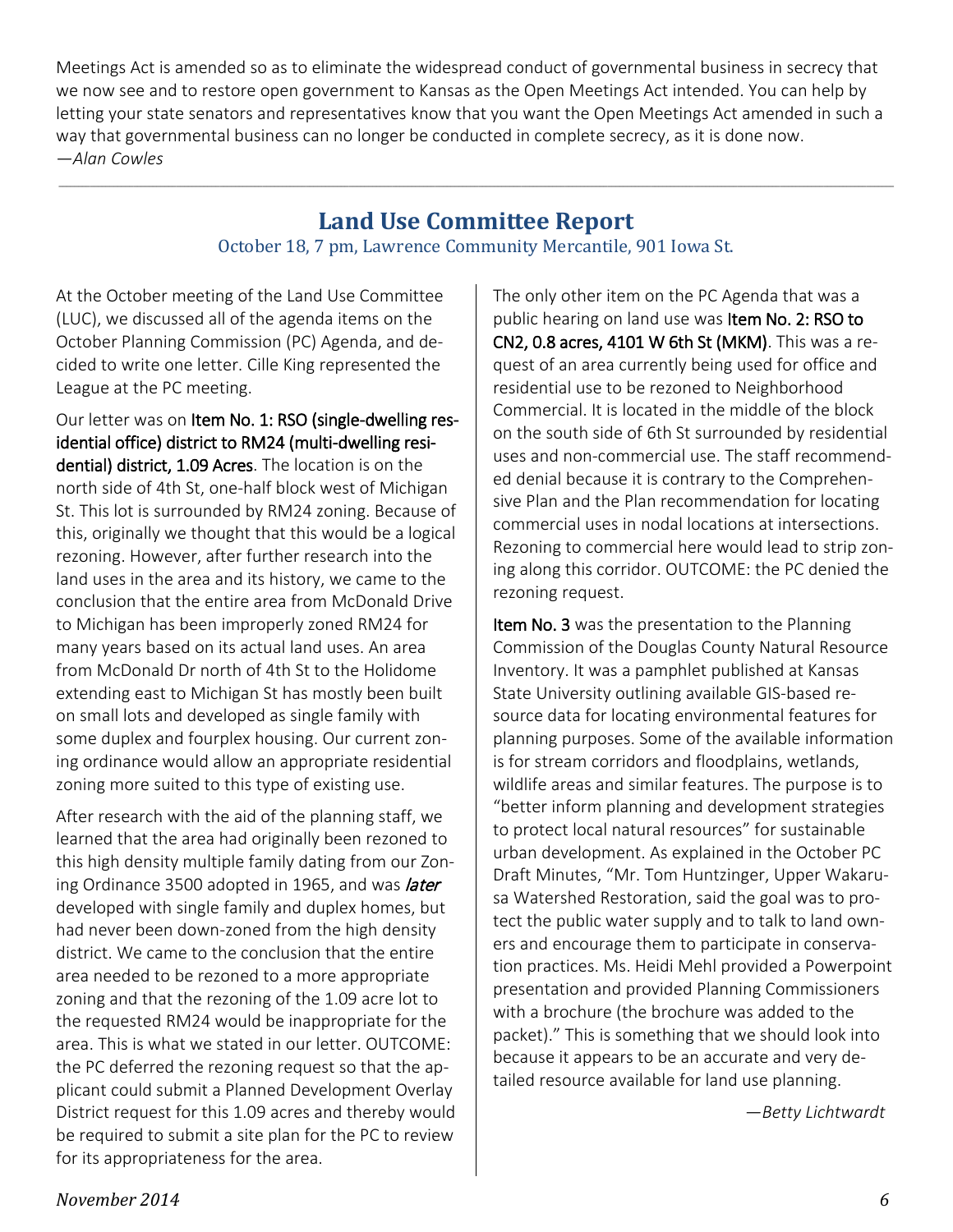## **Report on October Brown Bag, "Guns—What are the Rules?"**

County Attorney Charles Branson and Police Chief Tarik Khatib clarified rules about open and concealed carry weapons to a sizeable and interested group on October 16. Branson shared examples of signs for establishments to post about their gun rules. Khatib answered questions about enforcing the current gun-carrying policies. Both speakers responded clearly to audience queries, indicating a few ambiguities associated with current laws, especially the difficulty of recognizing a concealed weapon. One consequence of the meeting is an interest in educating the public about guns, especially to help others understand or to change regulatory policies. One member has joined a Kansas City Group, "Grandmothers against Gun Violence." Their leader gave us contact information at the state League meeting on November 8, so we can pursue the topic if others are interested.

*—Margaret Arnold*

#### *League Members Speak Out!*

Opinions expressed in the Lawrence *Journal-World* recently include:

Letter to the Editor by Laura Routh, *Tax Process*,(re CityCommission, September 21); Letter to the Editor by David Burress, *Smart Business*, (re:highspeed internet fiber provider, Octobert 10); Letter to the Editor by Ann Carlin Ozegovic, *Women on a Mission*, (re return to Kansas values with comments from Cille King, Octobert 23); Letter to the Editor by Robert Duver, *Law of the Land* (re supremacy clause of the US constitution, Octobert 25); Letter to the Editor by J. Mike Pryor, *Out of the Mideast*, November 7); and Letter to the Editor by George M. Brenner, *Disappointed* (re police facility vote, November 8). *—Marjorie Cole*

#### **Highlights of the October LWV L–DC Board Meeting**

October 9, 7–9 pm, Lawrence Public Library, 707 Vermont St.

Present: Cille King (President), Debra Duncan (President Elect-Vice President), Marjorie Cole, (Treasurer), Directors: Margaret Arnold, Caroljean Brune, Midge Grinstead, Carol Klinknett, Austin Turney, Melissa Wick. Absent: Caleb Morse, Secretary, James Dunn, Marlene Merrill. The agenda and the consent agenda were approved unanimously. Treasurer's report. Marjorie reported that the total income for September was \$267.00. Expenses were \$200.44. Current Balances as of September 30: Checking Account: \$4,416.50, Money Market: \$2,103.85, Stucky: \$4,628.67, Judiciary: \$381.65,Education Fund (LWV-EF): \$179.35. The October calendar was reviewed, including upcoming dates for the final VEC meeting, various voter registration and information sites, and the Police Facilities Forum. Brown Bags. Margaret reviewed plans for upcoming brown bag lunch meetings, including meetings on November 11 with David Brown on New Marriage Laws and Dececember 11 with David Corliss on the State of the City of Lawrence. The December meeting will be held at the

Carnegie Building instead of the Watkins Museum. The brown bag lunch topic for February will be on the Health Compact. Plans are in progress for the Afternoon with the Legislators in January. Because of the increasing number of attendees, a larger venue is being explored. State Fracking Study. The deadline for our response to the consensus question from LWV-Kansas is December 15. Questions will be sent via email in early November. A general meeting in early December will determine our consensus with the State League position. Fund Raising. Plans were discussed. Midge suggested exploring restaurants willing to have a 15-20% "donation night" one night a month for a year. A fund raising letter will be mailed to friends and members by December 1. Membership and Leadership Development. MLD issues were discussed, such as establishing committees to concentrate on specific issues. Melissa Wick and Debra Duncan volunteered to plan New Member socials.

—*Marjorie Cole & Melissa Wick*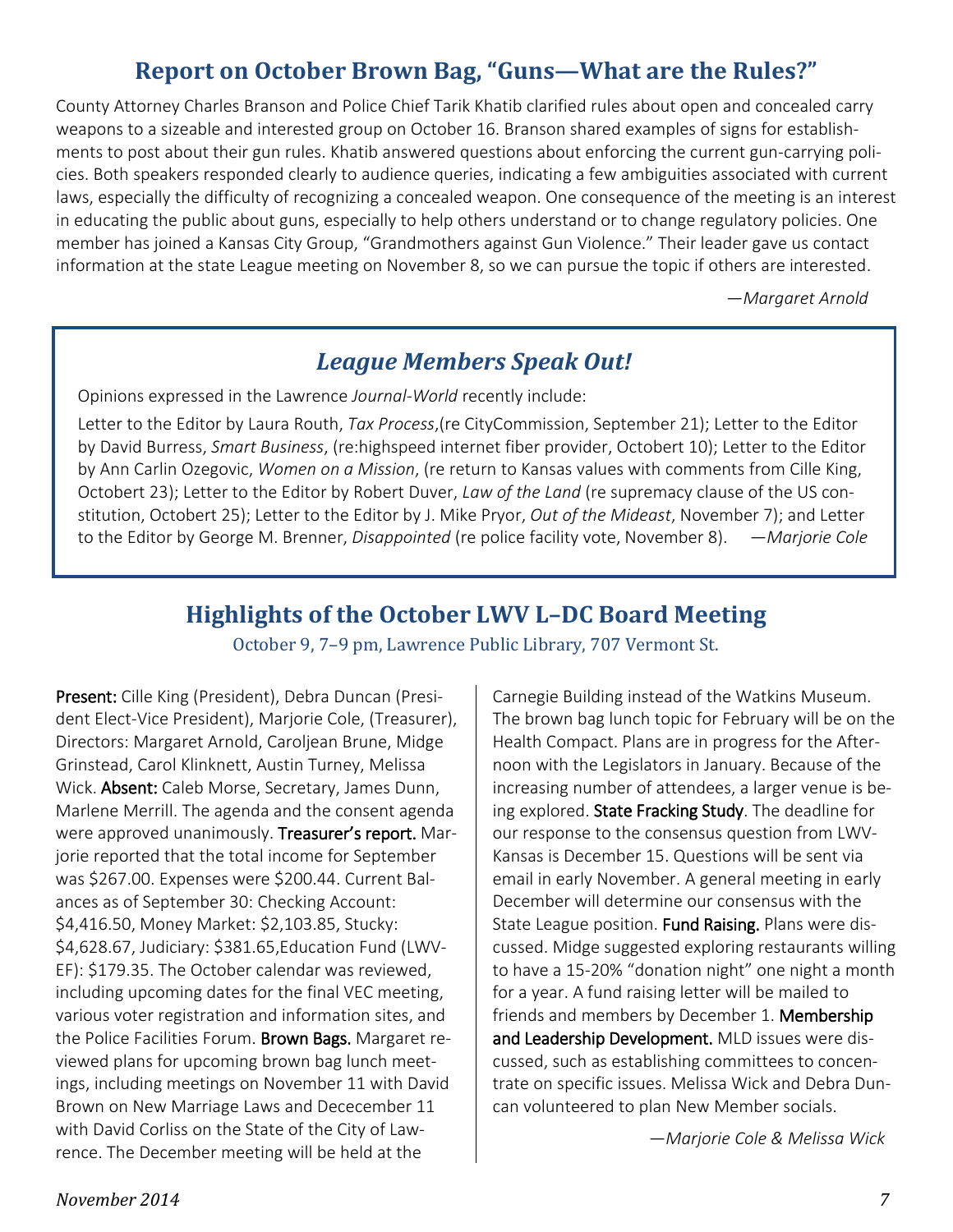#### **Report on League Day in Topeka**

There was a good turnout for League Day in Topeka, Saturday, 8 November. We pondered the election, celebrated our achievements, and looked ahead to challenges and opportunities.

Dr. Bob Beatty, Political Science Department at Washburn University, talked about what happened with the midterm election and why, and what it means. He spoke of past elections. In 1978, one-term Gov Bob Bennett lost to democrat John Carlin (Bennett wasn't particularly liked, and well, he had a beard). In 1990, one-term Gov Mike Hayden lost to democrat Joan Finney (Kansans weren't too fond of Hayden either). In 1974, Senator Bill Roy lost to Bob Dole, in spite of Dole being a strong Nixon supporter (and the Watergate break-in was June 1972). In 2008, Nancy Boyda (who voted down the middle and had excellent constituent services) lost to Lynn Jenkins. Polls showed Boyda far ahead, so she didn't run her last TV ad, which showed Lynn Jenkins, then current Kansas Treasurer, didn't attend KPERS meetings.

Dr. Beatty said that the Republican Governors Association paid for \$3.9 million in ads for Brownback and against Davis, while Koch Industries contributed \$3.7 million in ads, much of it connecting democrats to Obama. Kansans have difficulty voting for anyone not Republican, even when that candidate represents their values. Beatty suggests that Kansas Democrats change their name to Democratic Republicans (similar to British Prime Minister Tony Blair rebranding Labour Party as New Labour).

Local leagues shared their actions and experiences. LWV Johnson County created a billboard for 4 weeks before the primary election with the message "Your Vote Matters. Johnson County League of Women Voters." They also had similar yard signs made and sold – appropriate for all elections. The Johnson County Commission on Aging, stood up to Kansas Legislators' threats, and published their findings on the Health Care Compact. Topeka sent members to low turnout neighborhoods and got over 40 voters to sign up for a mail-in ballot. Membesr from LWV Wichita noted the actions of the Sedgwick County Election Official, who closed counting of ballots to media and hired 50 of her friends and family to work the polls. LWV L–DC turned in 667 voter applications and worked to get suspended voters to finish their registration. Members from Manhattan and Emporia Leagues also attended.

Diane Eickhoff of the Kansas Humanities Council gave a presentation on *Women Rising: How Kansas Women Gained the Vote 1859–1912*. She reminded us of our foremothers and their struggles and success in bringing us our right to vote. Kansans were at the front of this battle, which continues, to have and retain our rights as equal citizens.

Marge Ahrens spoke on the MLD—Membership, Leadership, Development program. Our emphasis is now on recruiting and retaining members, especially young members, and developing leaders.

Legislative Session 2015. Many issues will be addressed, most against positions the League holds: death penalty, public funds to private schools, health programs and funding, TANF and poverty, courts, voting (including the role played by the DMV), privatization, public transportation, funds transfer from water plan and KDOT, Ogallala depletion, and renewables portfolio. President Furtado asks that each League learn which day of the week their legislators eat lunch together, and meet with them in Topeka for a day.

Kansas Open Meetings Act. Lead by Lawrence League member Alan Cowles, the study committee showed how boards and commissions all across the State of Kansas transact governmental business any time they want to in complete secrecy. They do this most commonly by closing open meetings with motions stating that the group is going to discuss "privileged matters" with their attorney or discuss "personnel matters." Alan recommends amending the Kansas Open Meetings Act to require groups to identify the specific issues that compel them to close each open meeting, and to correct other problems with the wording of the Act (K.S.A. 75-4317–75-4320).

*—Cille King*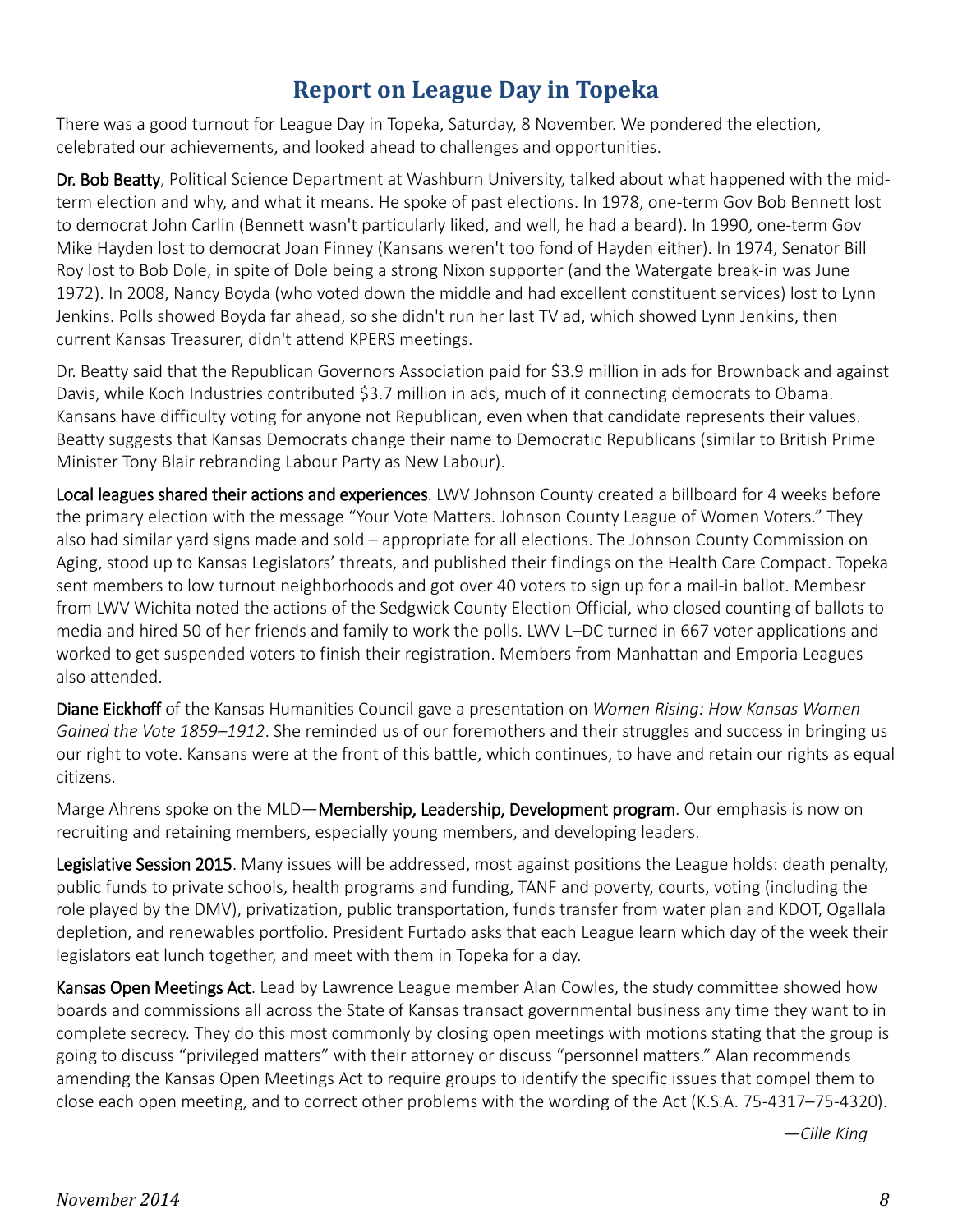

# **Make a Difference – Join/Support the League!**

|                                                             |                                                        | (Membership is open to anyone who will be eligible to vote in the next November election.                                                                              |
|-------------------------------------------------------------|--------------------------------------------------------|------------------------------------------------------------------------------------------------------------------------------------------------------------------------|
|                                                             |                                                        | New or renewed memberships received now will expire March 31, 2015)                                                                                                    |
|                                                             |                                                        |                                                                                                                                                                        |
|                                                             |                                                        | New Member. I heard about the League via (Facebook, Web Site, Friend, Other): _____________                                                                            |
| Suggested voluntary membership assessment:*                 |                                                        |                                                                                                                                                                        |
| Approximate Household Income Individual membership          |                                                        | Household membership                                                                                                                                                   |
| Student**                                                   | \$17<br>$\mathcal{L} = \mathcal{L} \times \mathcal{L}$ | $\frac{\sqrt{25}}{2}$ \$29                                                                                                                                             |
| Under \$25,000                                              | $\frac{1}{20}$ \$20                                    | $\frac{1}{2}$ \$35                                                                                                                                                     |
| \$25,000 to \$50,000                                        | $\frac{1}{2}$ \$35                                     | $\frac{1}{2}$ \$55                                                                                                                                                     |
| Over \$50,000                                               | \$55<br>$\overline{\phantom{a}}$                       | $\frac{1}{2}$ \$85                                                                                                                                                     |
| Sustaining member                                           | $\frac{1}{2}$ \$100                                    | \$150                                                                                                                                                                  |
| Life member (of 50 years)                                   | \$0                                                    |                                                                                                                                                                        |
|                                                             |                                                        | * Our membership assessment supports the National and State Leagues at \$49/member (\$31 National and \$18 State).                                                     |
|                                                             |                                                        | ** High school or postsecondary student enrolled at least part time in an accredited institution.                                                                      |
|                                                             |                                                        |                                                                                                                                                                        |
|                                                             |                                                        | I am not a member, but would like to support the League with my contribution as indicated below.                                                                       |
|                                                             |                                                        | I have enclosed a contribution of \$ ________________ for the League General Fund.                                                                                     |
|                                                             |                                                        | I have enclosed a contribution of \$ _______________ for the League Education Fund***<br>*** This contribution is tax-deductible. Write check to "LWV Education Fund." |
|                                                             |                                                        |                                                                                                                                                                        |
|                                                             |                                                        |                                                                                                                                                                        |
|                                                             | <b>PLEASE PRINT</b>                                    |                                                                                                                                                                        |
|                                                             |                                                        |                                                                                                                                                                        |
|                                                             |                                                        |                                                                                                                                                                        |
|                                                             |                                                        |                                                                                                                                                                        |
|                                                             |                                                        |                                                                                                                                                                        |
|                                                             |                                                        |                                                                                                                                                                        |
|                                                             |                                                        | As a League member or supporter, I would like to help support League activities by participating as follows:                                                           |
| <b>General Membership Meetings:</b>                         |                                                        | Promotion of League to our Community:                                                                                                                                  |
| __ Set up and/or tear down                                  |                                                        | __ Public speaking                                                                                                                                                     |
| __ Hospitality (provide coffee/tea/dessert)                 |                                                        | ___ Represent League at community events                                                                                                                               |
| __ Taking notes/writing up report of meeting<br>Membership: |                                                        | Observer corps (attend/report on government meetings)<br>Help with research for League studies on issues                                                               |
| Recruitment                                                 |                                                        | Serve on the Board of Directors                                                                                                                                        |
| Mentor/follow-up with new members                           |                                                        | I have the following skills:                                                                                                                                           |
| Provide a ride to a fellow member                           |                                                        | _ Editing articles/reports                                                                                                                                             |
| Phone members without internet access about                 |                                                        | Database management                                                                                                                                                    |
| special updates                                             |                                                        | Microsoft Word / Excel / Quickbooks                                                                                                                                    |
| <b>Voter Services:</b>                                      |                                                        | Website/Social Media design/management                                                                                                                                 |
| Register voters<br>_Help with voter education               |                                                        | My interests include:                                                                                                                                                  |

#### **PO BOX 1072 • LAWRENCE KS 66044-1072**

President [at] lawrenceleague.com • www.lawrenceleague.com w ww.facebook.com/lwvldc • [www.twitter.com/lwvldc](http://www.twitter.com/lwvldc)